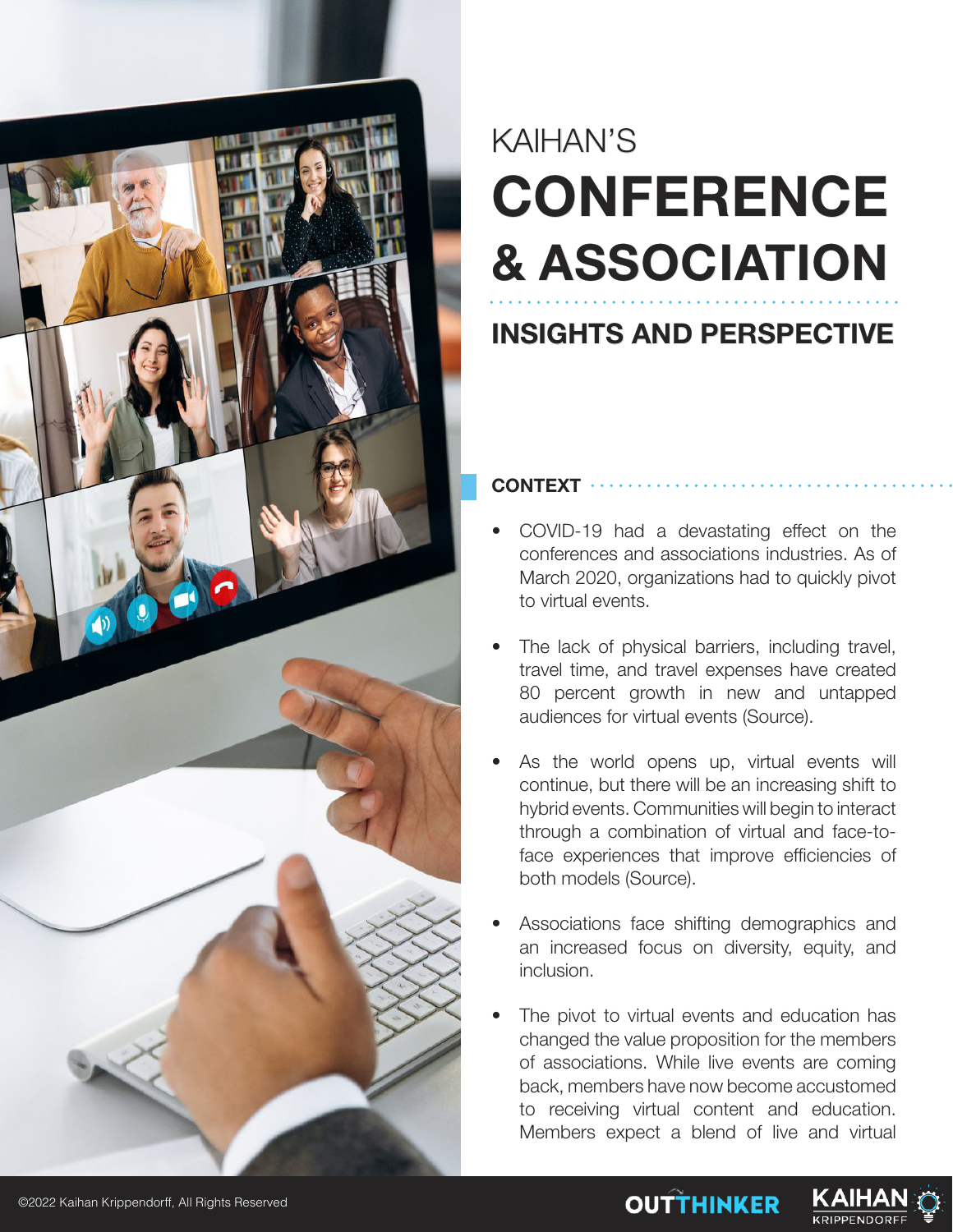programming.

• The advent of virtual association programming has created an opportunity for associations to provide cutting-edge, current content to members and attendees on a regular basis. This is a unique opportunity for associations to become more relevant to existing and future members and audiences.

#### **TRENDS**

## **1. Hybrid Event Formats**

- As COVID-19 vaccinations become more widespread, the world will begin to shift from virtual to hybrid events. Virtual formats are here to stay, but they will be supplemented by faceto-face interaction. "Post-COVID virtual events and webinars will be unrecognizable. It will be like comparing traditional TV with streaming, print magazines with tablets, or music CDs with Spotify." (Source: Marco Giberti, Article)
- Organizations should invest in virtual event technology that allows for engagement across desktop and mobile and permits attendee-toattendee and attendee-to-speaker interactions (Source).
- Because hybrid events are recorded, the content becomes evergreen. Associations and educational conference providers have an opportunity to grow perennial revenue by selling not only live event registrations and sponsorships, but also the recorded events for future audiences.

#### **2. Data-driven Decision-making**

• Across industries, the COVID-19 pandemic has accelerated digital transformation. Associations and conference organizations must adopt digital approaches to reach the right target audiences. Target audiences are evolving and include new demographics. Prior to COVID-19, association events often attracted the same members and companies. Post-COVID-19, associations are engaging new members, companies and audiences who are finding associations due to their virtual value proposition. This is growing organizational memberships, sponsorships, and engagement.

- For organizations, a data management strategy is critical to capture information about members and potential future members and partners, and deliver a more personalized and engaging experience. Data can provide understanding of the target audience, what they want from the association, and how they want their content delivered (Source). While many organizations use association website technologies that have integrated membership and event databases, those without these tools should invest in such a platform (MemberClicks, etc.), or a customer relationship management (CRM) database, and both pre- and post-event surveys to collect feedback and data (Source).
- Security and data protection will continue to be a focus for leaders. A proper data management system will include safeguards for protecting customer data according to regulations. Because many associations and organizations are managed virtually, it is crucial that they invest in safe and secure cloud-based software to protect data.

#### **3. New Sources of Revenue**

The global pandemic has heightened budgets for both companies and consumers. With tighter financial restrictions, potential members may need to make cuts in the number of organizations they can join. Engagement and value will become essential. Organizations have an opportunity to show value in a proactive, technology-driven way to meet their target audiences' needs—in a current, relevant way.

**OUTTHINKER** 

KAIHA

**KRIPPENDORFI**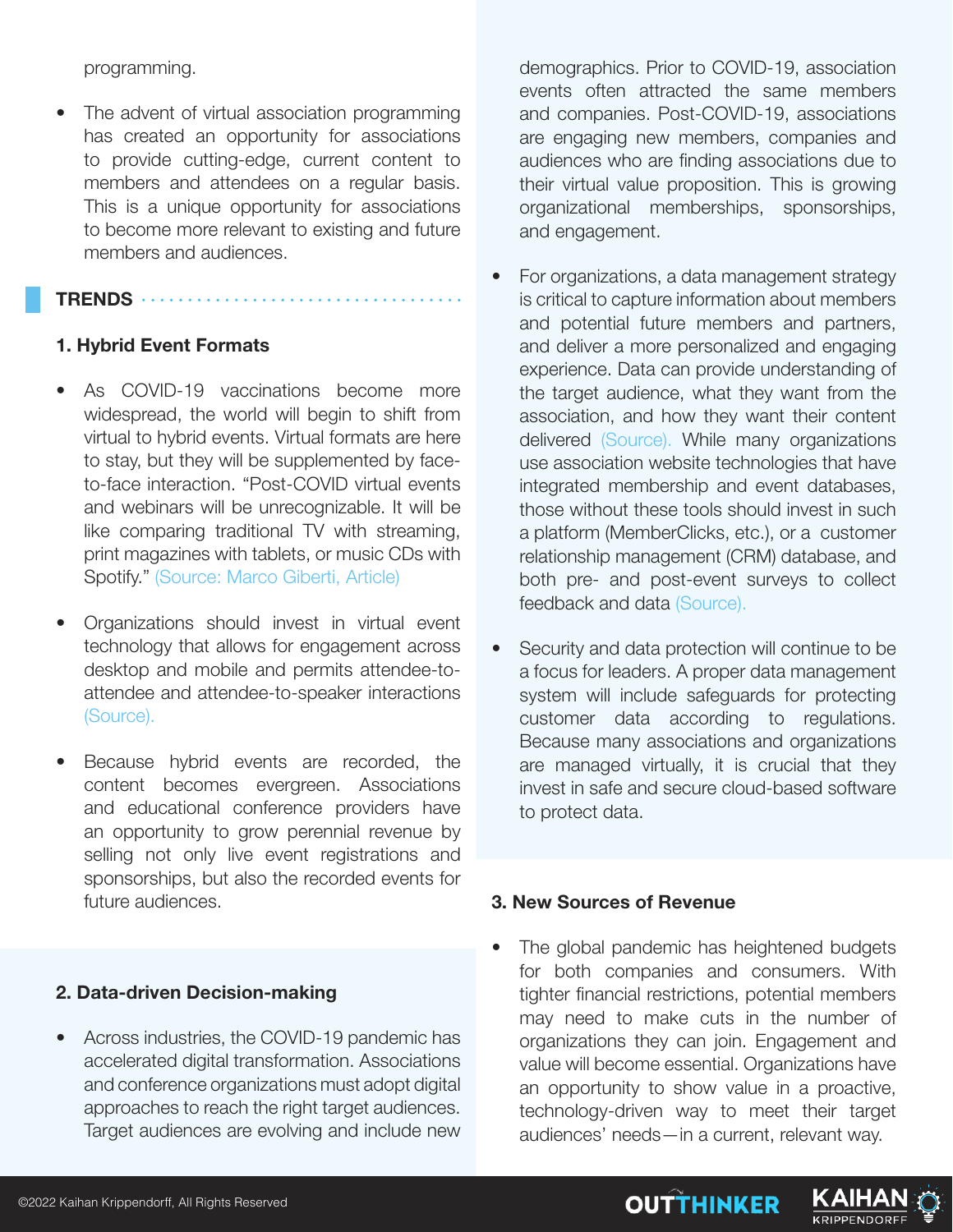- Associations must consider revenue opportunities outside of traditional membership dues. While traditional sponsorships such as meal, exhibitor and marketing sway will continue to exist, organizations must leverage and match their mission, vision and values with compatible companies with similar interests. Today's corporate partnerships will reflect knowledge-sharing vehicles like podcasts, webinars, white papers, consensus statements, and live and virtual education that leverage expertise from the sponsor and organization.
- Digital advertising will become key to increasing revenue. Marketing teams will need to demonstrate ROI with data and results. Smart social media analytics are crucial to show member engagement and value to sponsors.
- Associations should view themselves as part of a broader ecosystem serving the same mission. Association management companies will have more opportunities to work with different types of organizations, including smaller groups and competitive associations (Source). Association management companies will lean more into their own niche (for example, health care), rather than representing an entirely diverse association customer base.

## **4. Diversity, Equity, and Inclusion**

- Audience demographics are shifting, and association membership is changing. The World Health Organization (WHO) states that by 2050, the global population over 60 years of age will nearly double to 22 percent. Millennials and Gen Z make up the largest percentage of the current workforce. They are willing to join and stay with organizations that offer career development and easy-to-use, engaging virtual platforms. Associations need to consider strong mentorship programs, engaging content and branding, and unique ways to connect with younger members to show current relevance.
- Gen Z wants to work with ethical, value-based organizations (Source).

#### **8PS**

| Leverage     | "8Ps" of                                                                                                  | <b>Opportunity</b> | <b>Recommended Leverage Points</b>                                                                                                                                                                                                                         |
|--------------|-----------------------------------------------------------------------------------------------------------|--------------------|------------------------------------------------------------------------------------------------------------------------------------------------------------------------------------------------------------------------------------------------------------|
| <b>Point</b> | <b>Strategy</b>                                                                                           | for Disruption     |                                                                                                                                                                                                                                                            |
| Position     | The core<br>member or<br>event guest<br>served, what<br>need you<br>meet with<br>what brand<br>attributes |                    | How has your target demographic shifted?<br>$\bullet$<br>What diversity and inclusion initiatives have<br>$\bullet$<br>you taken to address shifting audience<br>demographics?<br>What value do you provide to your members and<br>$\bullet$<br>attendees? |

**OUTTHINKER**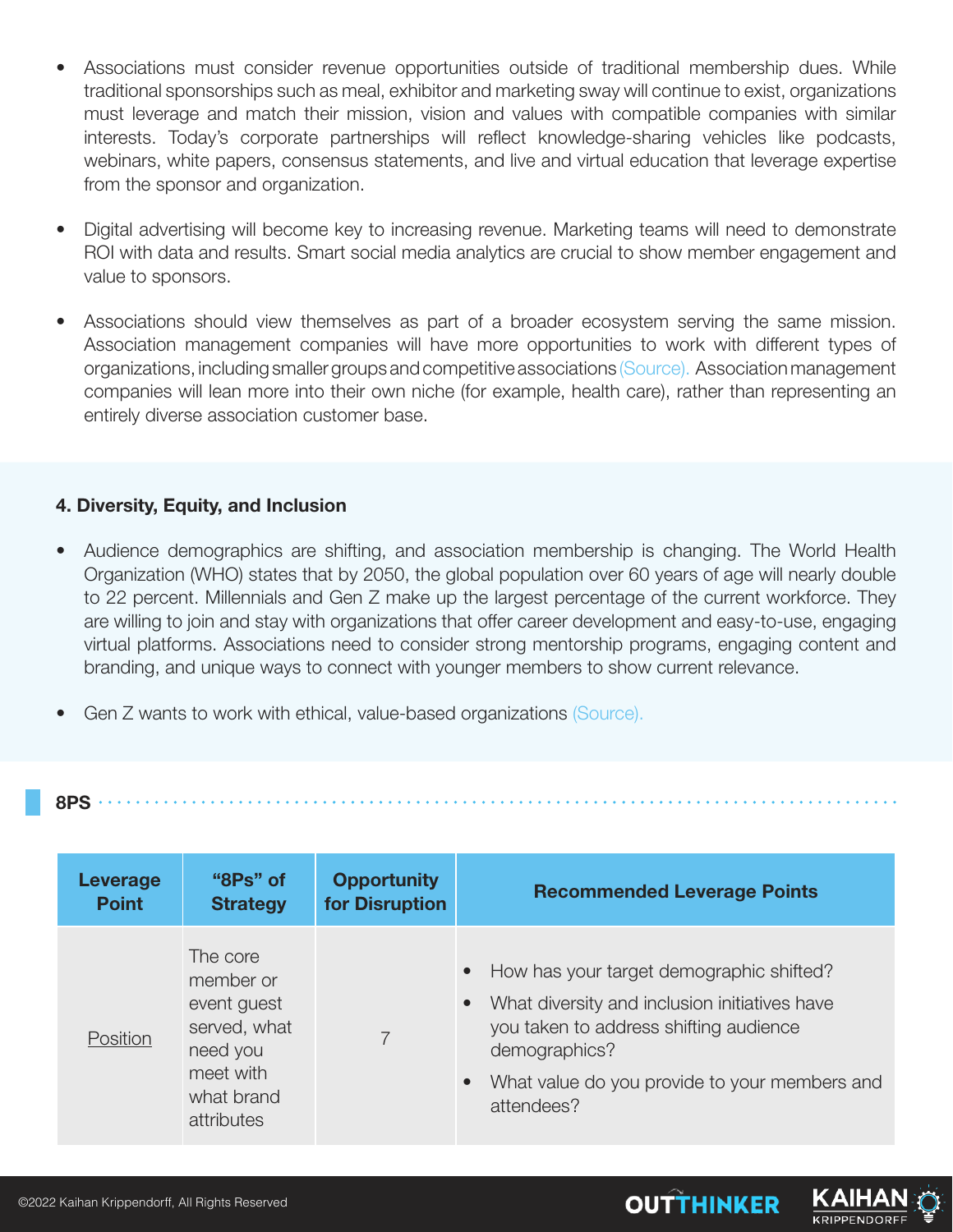| <b>Leverage</b><br><b>Point</b> | "8Ps" of<br><b>Strategy</b>                                                                             | <b>Opportunity</b><br>for Disruption | <b>Recommended Leverage Points</b>                                                                                                                                                                                                                                                                                                                                                                          |
|---------------------------------|---------------------------------------------------------------------------------------------------------|--------------------------------------|-------------------------------------------------------------------------------------------------------------------------------------------------------------------------------------------------------------------------------------------------------------------------------------------------------------------------------------------------------------------------------------------------------------|
| Product                         | The mission<br>you serve,<br>where you<br>outperform,<br>and where you<br>underperform                  | 9                                    | With which smaller or competitive associations or<br>$\bullet$<br>companies with a shared vision might you partner<br>to serve the same mission?<br>What is your plan for shifting from virtual to hybrid<br>$\bullet$<br>conferences?<br>What crossover opportunities do you have to<br>$\bullet$<br>address the "knowledge economy"? Do you offer<br>virtual learning services?                           |
| Promotion                       | How you<br>communicate<br>with<br>members and<br>prospects,<br>including<br>marketing,<br>sales, and PR | 6                                    | What is your current budget for digital<br>advertising?<br>Who are your current and prospective sponsors?<br>$\bullet$<br>On a scale of 1-10, how integrated is your<br>$\bullet$<br>marketing strategy across web, email, and<br>social?                                                                                                                                                                   |
| Price                           | How much do<br>you charge for<br>membership<br>dues and<br>event tickets?<br>How do you<br>monetize?    | 10                                   | What other sources of revenue do you collect<br>$\bullet$<br>beyond annual membership dues?<br>How are dues collected? Have you reviewed your<br>$\bullet$<br>membership benefits, and if they have changed<br>after COVID, does your current dues structure<br>support your programming and digital tool<br>budget?<br>Can you offer different levels of benefits at varying<br>$\bullet$<br>price points? |
| Placement                       | How you<br>deliver on<br>your value<br>proposition,<br>and through<br>what channels                     | 8                                    | What is your plan for supplementing virtual events<br>$\bullet$<br>with safe, face-to-face experiences?<br>What does a personalized, engaging hybrid<br>$\bullet$<br>experience look like for your members and<br>attendees?<br>Are you leveraging virtual platform recordings for<br>$\bullet$<br>future resale and perennial revenue?                                                                     |

**OUTTHINKER** 

KAIHAN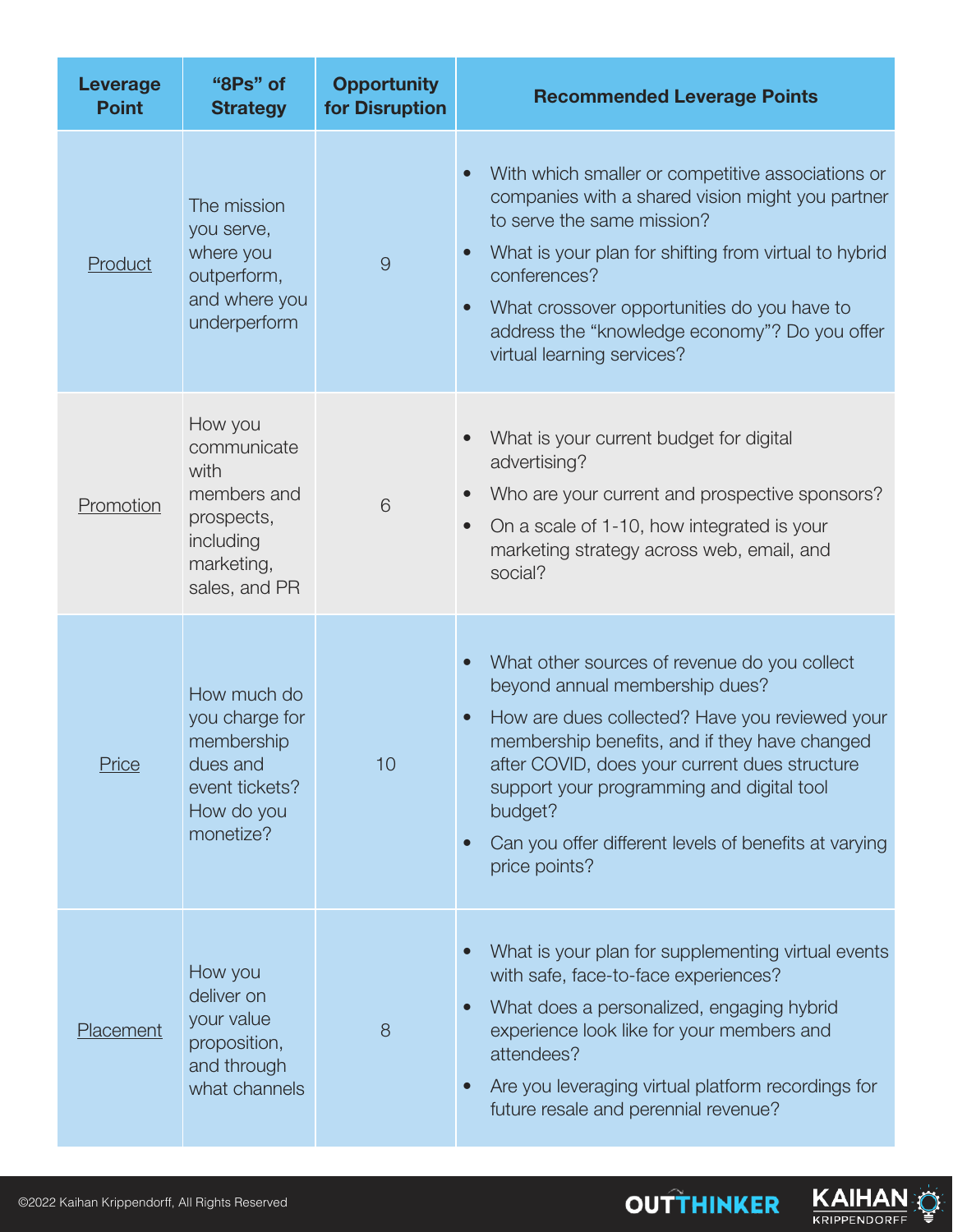| <b>Leverage</b><br><b>Point</b> | "8Ps" of<br><b>Strategy</b>                                                                                           | <b>Opportunity</b><br>for Disruption | <b>Recommended Leverage Points</b>                                                                                                                                                                                                                                                                                                                                                                                                                                                                                 |
|---------------------------------|-----------------------------------------------------------------------------------------------------------------------|--------------------------------------|--------------------------------------------------------------------------------------------------------------------------------------------------------------------------------------------------------------------------------------------------------------------------------------------------------------------------------------------------------------------------------------------------------------------------------------------------------------------------------------------------------------------|
| Physical<br>Experience          | The member<br>experience:<br>what they see,<br>smell, feel,<br>taste, or hear                                         | $\overline{7}$                       | What does a "hybrid experience" look like for<br>your organization?<br>What methods do you use to make virtual events<br>engaging and memorable?<br>Can you offer benefits of association membership<br>$\bullet$<br>or events packaged digitally?<br>Are your virtual events visually engaging and<br>$\bullet$<br>exciting?<br>Do your virtual events have an easy-to-use<br>$\bullet$<br>platform for all ages?<br>Does your virtual platform have an effective virtual<br>exhibit hall and networking section? |
| Processes                       | Your<br>operations<br>and processes                                                                                   | 6                                    | What is your method for collecting and analyzing<br>$\bullet$<br>member and attendee data to personalize the<br>customer experience?<br>Does your organization have a strategic plan to<br>$\bullet$<br>ensure everything it does connects back to its<br>mission, vision and values and tactics?                                                                                                                                                                                                                  |
| <b>People</b>                   | The choices<br>you make<br>regarding<br>hiring,<br>organizing,<br>and<br>incentivizing<br>your people.<br>Our values. | $\overline{4}$                       | How have you invested in improving remote work<br>systems?<br>What cloud-based tools do your teams have<br>access to for collaboration?<br>Are you including effective culture-building<br>$\bullet$<br>activities and systems for your virtual team?<br>Does your cloud-based remote working system<br>have effective data security?                                                                                                                                                                              |



**OUTTHINKER**